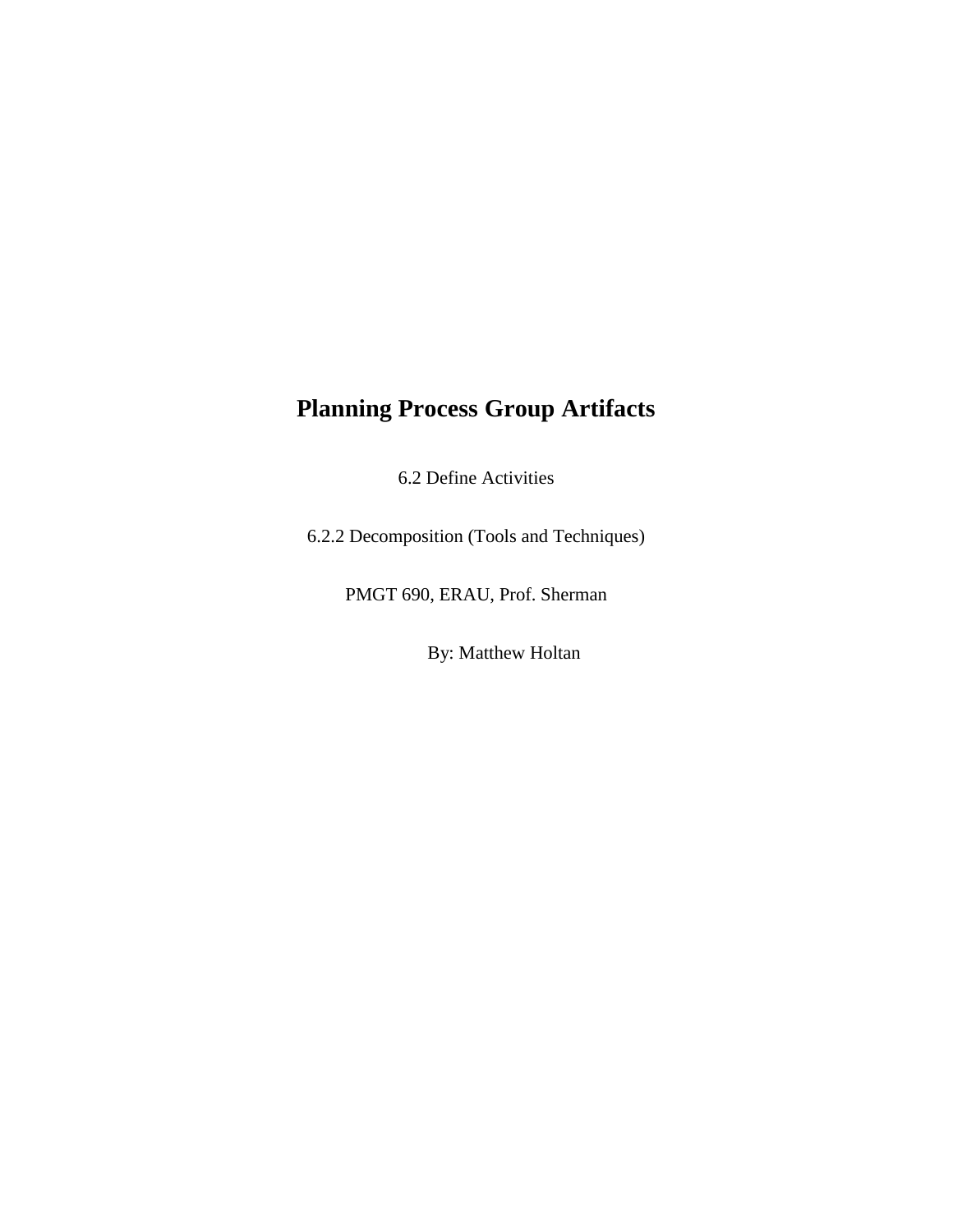**6.2.2 Decomposition**: This artifact was taken from PMGT 501, assignment 2.5. It defines the project scope statement, identifies deliverables and then properly decomposes down into individual work packages.

This problem is to develop a WBS for a local stage play. The first step is to define the objective or the **project scope statement**. This project has 4 months before opening night. The total cost is to not exceed \$5,000.

Deliverables:

3 hour play for 4 straight nights Construction of 3 major sets Approved facility: proper sound system, lighting and seating Vendors and local sponsors

Milestones/teams:

Secure approved facility: Day 1 Funding approved: Day 1 Contact director/select cast: Apr 10 Construction of sets: June 1 Contact catering company: Apr 10 Play: Jul 1 Clean up: Jul 5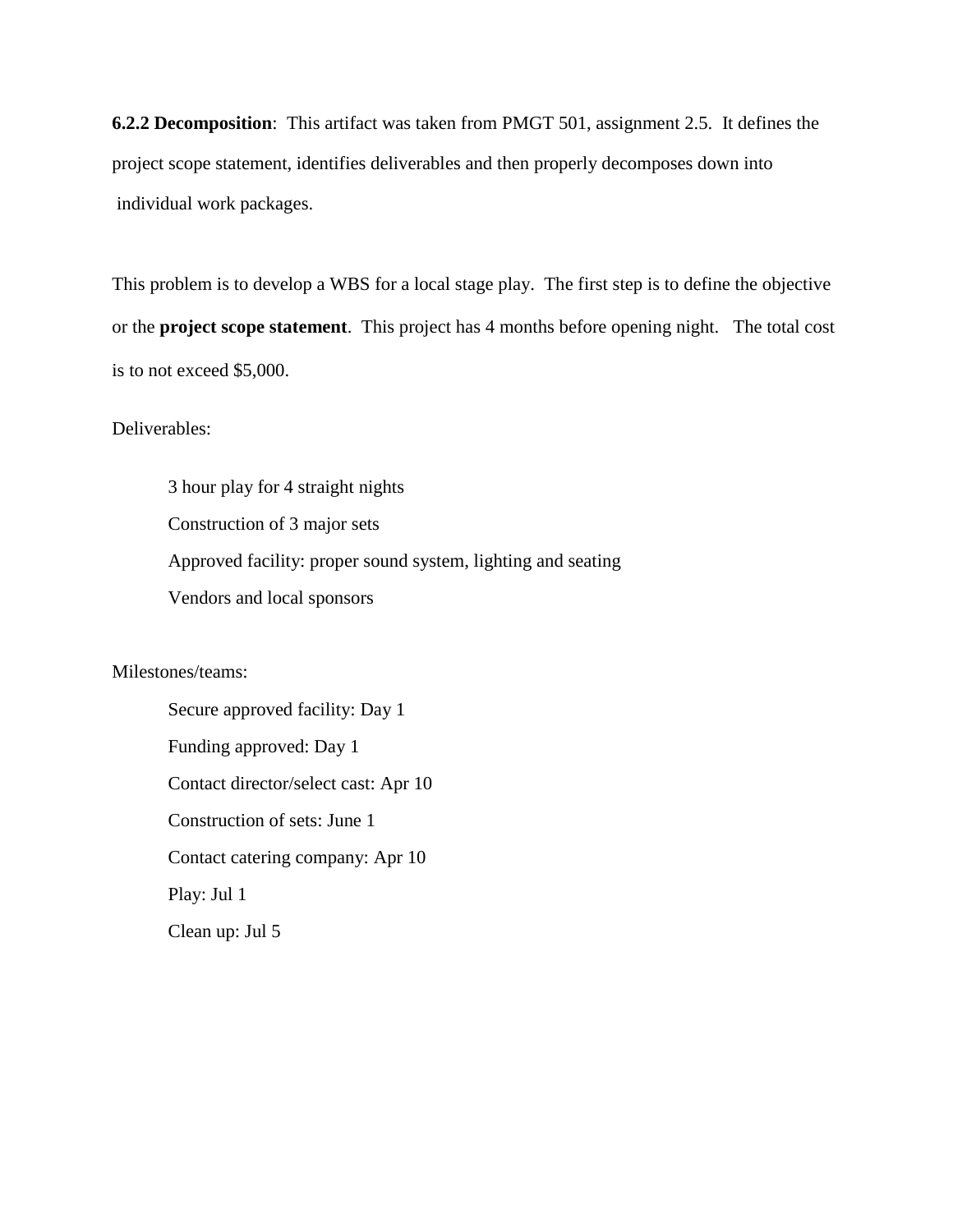## **WBS tree structure**



Work package 1.3.1.1.1, is a unit with a set start/stop time and has an exact value associated with it. With this particular WBS, you can get an accurate cost estimate from decomposing to level 4. The organizational breakdown structure (OBS) would be the separate teams to follow up with the hired sound team. They would test and follow up with quality assurance. There would be OBS